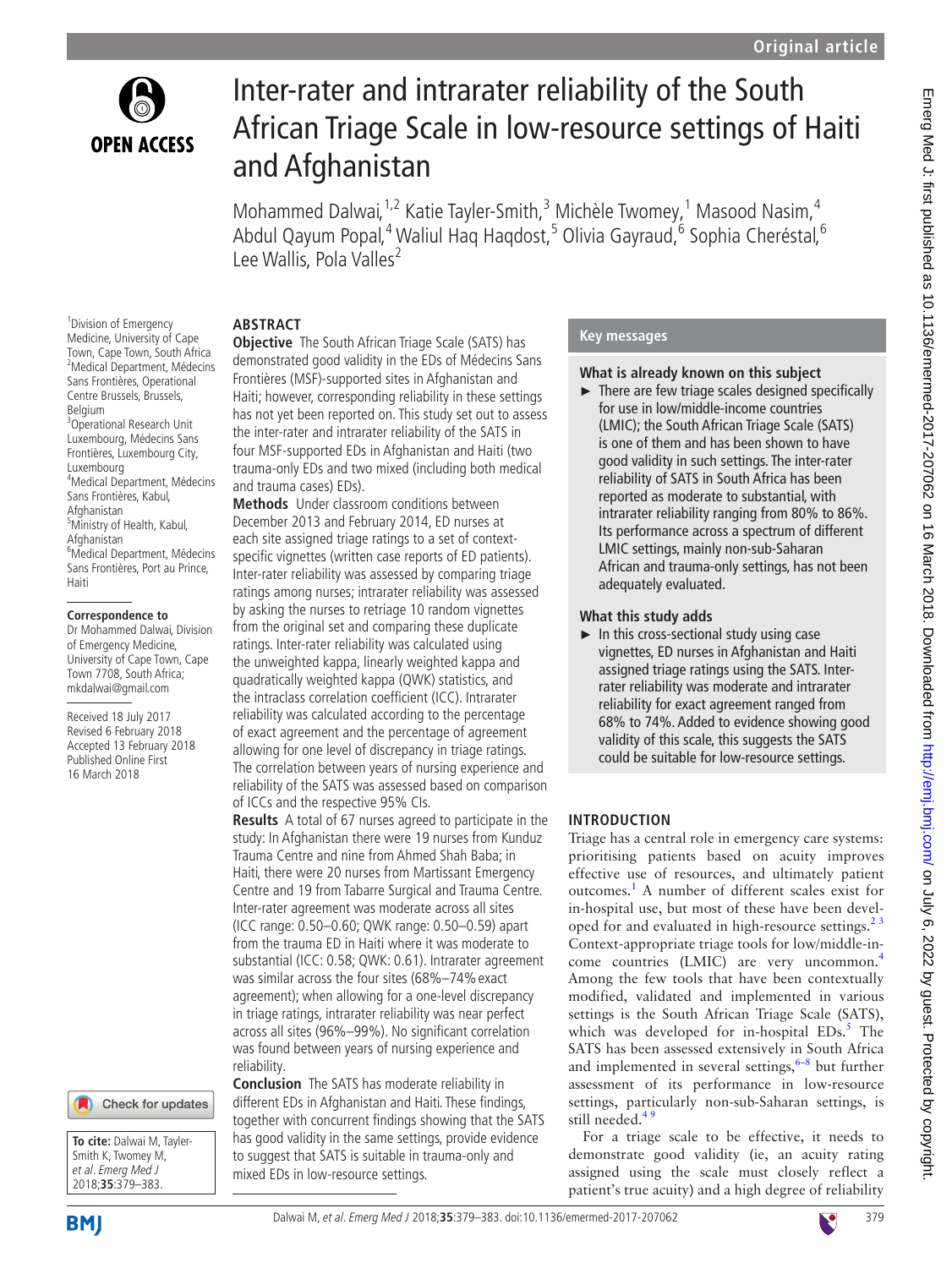#### <span id="page-1-0"></span>**Table 1** Characteristics of the study sites in Afghanistan and Haiti

|                                | Ahmad Shah Baba                                                              | Kunduz Trauma Centre                                                                   | <b>Martissant Emergency Centre</b>  | <b>Tabarre Surgical and Trauma</b><br>Centre                                                    |
|--------------------------------|------------------------------------------------------------------------------|----------------------------------------------------------------------------------------|-------------------------------------|-------------------------------------------------------------------------------------------------|
| Country                        | Afghanistan                                                                  | Afghanistan                                                                            | Haiti                               | Haiti                                                                                           |
| Location                       | Kabul City, district 12                                                      | Kunduz Province                                                                        | Port-au-Prince, Martissant district | Port-au-Prince, Tabarre district                                                                |
| Estimated catchment population | 219000                                                                       | 1 000 000                                                                              | 1 200 000                           | 1 000 000                                                                                       |
| Level of MSF support           | Partnership with Ministry of<br>Health                                       | MSF only                                                                               | MSF only                            | MSF only                                                                                        |
| Services offered               | <b>OPD</b><br>ED<br>Maternity IPD: surgery, internal<br>medicine, paediatric | <b>OPD</b><br><b>ED</b><br>IPD trauma care: surgery,<br>orthopaedic ICU, physiotherapy | ED only                             | <b>OPD</b><br>ED<br>IPD visceral and trauma care:<br>surgery, orthopaedic ICU,<br>physiotherapy |
| Type of ED cases               | Mixed                                                                        | Trauma only                                                                            | Mixed                               | Visceral surgery and trauma                                                                     |
| ED caseload (per month)*       | 4715                                                                         | 1848                                                                                   | 4919                                | 793                                                                                             |
| Introduction of the SATS       | 2011                                                                         | 2011                                                                                   | 2013                                | 2012                                                                                            |

\*Mean cases seen per month during 2014.

ICU, intensive care unit; IPD, inpatient department; MSF, Médecins Sans Frontières; OPD, outpatient department; SATS, South African Triage Scale.

(ie, it must yield the same triage rating on repeated assessments of the same patient). For any given patient, tools should have high inter-rater (the degree of variability among different nurses) and intrarater (the variability of retriage ratings for one nurse) reliability.

Médecins Sans Frontières (MSF), an international medical humanitarian organisation, provides free medical care to vulnerable populations in many LMIC settings. It operates within constrained resources and serves populations with little healthcare access. Since 2011, MSF-Operational Centre Brussels has implemented the SATS in projects where it provides emergency care. The validity of the SATS was recently assessed in the EDs of MSF-supported sites in Afghanistan and Haiti<sup>10</sup> with good results, but corresponding reliability in these sites has yet to be reported on. This is the basis of the current study.

# **Methods**

#### **Study design**

This was a cross-sectional study using a set of ED vignettes (short written clinical case reports of actual ED patients) as a proxy for live patients, in which ED nurses assigned triage ratings using the SATS.

#### **Study setting**

The study was conducted at four active MSF project sites between December 2013 and February 2014: two hospitals in Afghanistan (Ahmad Shah Baba (ASB) and Kunduz Trauma Centre (KTC)) and two facilities in Haiti (Martissant Emergency Centre (MT) and Tabarre Surgical and Trauma Centre (TB)). Specific details on these four sites are summarised in [table](#page-1-0) 1.

#### **SATS and its use in the ED**

Described in detail elsewhere, $10$  the SATS is a four-tiered triage tool which depicts a patient's urgency for care using the following colour codes: priority 1: red—'emergency' (to be seen immediately); priority 2: orange—'very urgent' (to be seen within 10min); priority 3: yellow—'urgent' (to be seen within 60 min); priority 4: green—'routine' (to be seen within 240min). The SATS also allocates the colour blue (black was used in the study countries for cultural purposes) to 'dead on arrival' cases.

### **Study population**

The study included all ED nurses at the four study sites who fulfilled the following inclusion criteria: (1) had received training in use of the SATS and (2) agreed to participate in the study. All nurses employed by MSF have a basic nursing degree and are registered with the country nursing authority.

#### **Study protocol**

Under classroom conditions, all nurses who agreed to participate in the study were asked to use the SATS to triage a set of vignettes and assign one of the following four categories to each vignette: 'emergency', 'very urgent', 'urgent' and 'routine'. Each set comprised between 28 and 30 vignettes generated from information extracted from randomly selected patient files of real ED cases who had presented at the study centres between June and December 2013. Each vignette included information on patient gender, age, presenting complaint, mode of arrival to the ED and vital signs. All clinical information in the triage paperwork was copied into the vignettes including information from additional investigations such as blood glucose and haemoglobin levels (see [box](#page-1-1) 1 for an example of a vignette).

Professionals translated the vignettes from English into the relevant local languages. Local bilingual doctors ratified the translations to ensure correct medical terminology.

Under classroom conditions, all nurses who agreed to participate in the study assigned one of four SATS categories to the set of reference vignettes.

#### **Data analysis**

Inter-rater reliability was measured by comparing the triage ratings assigned for each of the vignettes by different nurses at each

**Box 1 Example of a vignette used to assess the South African Triage Scale (SATS) in Afghanistan and Haiti, 2013**

<span id="page-1-1"></span>A 17-year-old boy presents with abdominal pain, loose motion and vomiting since this morning. He says he ate something last night that did not agree with his stomach and since this morning has not been feeling well. At triage, you find an alert boy with moderate abdominal pain. No signs of dehydration are present.

BP: 120/80; HR: 109; RR: 16; temperature: 36°C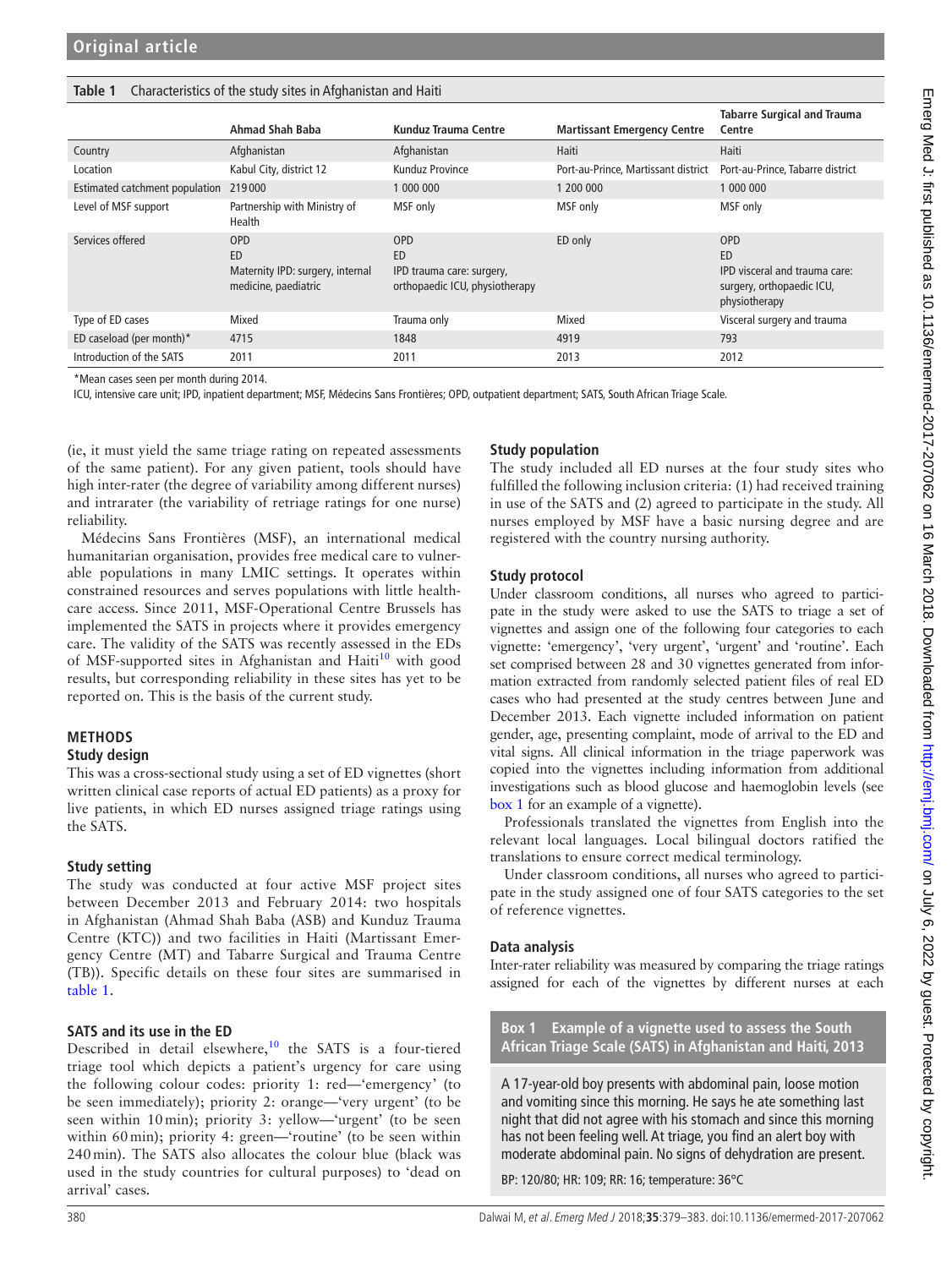<span id="page-2-0"></span>**Table 2** Nurses' response rate at each study site in Afghanistan and Haiti, 2013

| Study site        | <b>Nurses invited</b><br>to participate<br>(n) | <b>Nurses agreeing</b><br>to participate<br>(n) | Response rate<br>(%) |
|-------------------|------------------------------------------------|-------------------------------------------------|----------------------|
| KTC (Afghanistan) | 21                                             | 19                                              | 90                   |
| ASB (Afghanistan) | 9                                              | 9                                               | 100                  |
| MT (Haiti)        | 21                                             | 20                                              | 95                   |
| TB (Haiti)        | 20                                             | 19                                              | 95                   |

ASB, Ahmad Shah Baba; KTC, Kunduz Trauma Centre; MT, Martissant Emergency Centre; TB, Tabarre Surgical and Trauma Centre.

study site. Intrarater reliability was measured by asking nurses to retriage 10 random vignettes from the original set 1–10 days later (depending on their availability), and comparing these duplicate ratings.

In accordance with the Guidelines for Reporting Reliability and Agreement Studies (GRRAS), inter-rater reliability was assessed using the unweighted kappa (UWK), linearly weighted kappa (LWK) and quadratically weighted kappa (QWK) statistics, as well as the intraclass correlation coefficient  $(ICC)^{11}$  $(ICC)^{11}$  $(ICC)^{11}$  UWK and LWK point estimates were assessed and included as per GRRAS guidelines, but in keeping with triage literature we only interpreted QWK and ICC point estimates using the Landis and Koch classification system: 0.0–0.20—slight agreement; 0.21–0.40 fair agreement; 0.41–0.60—moderate agreement; 0.61–0.80 substantial agreement;  $0.81-1.00$ —almost perfect agreement.<sup>[12](#page-4-7)</sup> In triage reliability studies, UWK and LWK can be ignored. QWK and ICC yield almost identical results hence either one could be used based on ease of calculation.<sup>[12](#page-4-7)</sup>

Intrarater reliability was assessed by calculating both the percentage of exact agreement and the percentage of agreement allowing for one level of discrepancy in triage ratings. 95% CIs were calculated for all measures.

In addition, we assessed whether there was any correlation between years of nursing experience (ie, years of being a qualified nurse) and the ICC based on comparison of the 95% CIs and use of bootstrapping.

# **Results**

#### **Study population**

[Table](#page-2-0) 2 shows the sample size at each study site. The response rate ranged from 90% in KTC to 100% in ASB.

# **Reliability of nurse triage ratings**

[Table](#page-2-1) 3 summarises the different reliability measures calculated to assess inter-rater and intrarater reliability across the four study sites. Inter-rater agreement was moderate across all sites, apart from TB where it was moderate to substantial. Trauma-only facilities (KTC and TB) yielded very similar results (ICC: 0.60 and 0.58 and QWK: 0.59 and 0.61, respectively) whereas among the mixed settings (ASB and MT), there was a wider variability in results (ICC: 0.50 and 0.59 and QWK: 0.50 and 0.59, respectively).

Intrarater agreement was similar across the four sites, ranging from 68% exact agreement in ASB to 74% in MT. When allowing for a one-level discrepancy in triage ratings, intrarater reliability was near perfect across all sites ranging from 96% in TB and ASB to 99% in KTC.

[Table](#page-3-0) 4 shows the correlation between years of nursing experience and ICC across the four sites. The mean years of nursing experience were similar across all sites ranging (6.3–7.1 years). The ICC for nurses with 5 or more years of nursing experience appeared to be higher than for those with less than 5years of experience, but 95% CIs overlapped (even after applying a bootstrapping technique) indicating no statistical significant difference.

# **Discussion**

Our study shows that the SATS has moderate inter-rater and intrarater reliability when used by nurses in trauma-only and mixed ED settings in Afghanistan and Haiti. This is evidenced to suggest that the SATS could be suitable for use in low-resource settings. Further reliability studies in low-resource settings are needed to confirm these findings.

The main strengths of this study are its multisite nature, the high response rate of participants and the fact that the vignettes reflected real ED cases seen in each specific setting. In previous studies assessing the SATS in contexts outside of South Africa, the vignettes used were based on South African ED cases, not ED cases specific to the study setting. $8<sup>8</sup>$ 

# **Limitations**

There were a number of study limitations. First, using paperbased vignettes as a proxy for real ED cases has the inherent limitation of not mimicking real life.<sup>[9](#page-4-9)</sup> Although conducting consecutive live triage assessments on a single patient at one point in time and at multiple points in time is not feasible or practical, $13$  use of paper-based vignettes assessed under

<span id="page-2-1"></span>

| Inter-rater and intrarater reliability measures for the SATS in Afghanistan and Haiti, 2013<br>Table 3 |                       |                               |                                    |                                              |  |
|--------------------------------------------------------------------------------------------------------|-----------------------|-------------------------------|------------------------------------|----------------------------------------------|--|
| Inter-rater reliability measures                                                                       | Ahmad Shah Baba       | Kunduz Trauma Centre          | <b>Martissant Emergency Centre</b> | <b>Tabarre Surgical and Trauma</b><br>Centre |  |
| Point estimates (95% CI)                                                                               |                       |                               |                                    |                                              |  |
| ICC                                                                                                    | $0.50$ (0.37 to 0.66) | $0.60$ (0.48 to 0.74)         | $0.59$ (0.46 to 0.73)              | 0.58 (0.44 to 0.73)                          |  |
| QWK                                                                                                    | $0.50$ (0.37 to 0.66) | $0.59$ (0.22 to 0.77)         | $0.59$ (0.32 to 0.78)              | $0.61$ (0.32 to 0.79)                        |  |
| <b>LWK</b>                                                                                             | $0.44$ (0.16 to 0.69) | $0.46$ (0.21 to 0.66)         | $0.50$ (0.27 to 0.70)              | 0.48 (0.23 to 0.68)                          |  |
| <b>UWK</b>                                                                                             | $0.40$ (0.26 to 0.53) | $0.33(0.23 \text{ to } 0.41)$ | $0.41$ (0.31 to 0.48)              | $0.35(0.23 \text{ to } 0.47)$                |  |
| Level of agreement*                                                                                    |                       |                               |                                    |                                              |  |
| ICC                                                                                                    | Moderate              | Moderate                      | Moderate                           | Moderate                                     |  |
| QWK                                                                                                    | Moderate              | Moderate                      | Moderate                           | Substantial                                  |  |
| Intrarater reliability measures, %<br>(min-max)                                                        |                       |                               |                                    |                                              |  |
| Mean exact agreement                                                                                   | 68 (40-90)            | 71 (40-100)                   | 74 (40-90)                         | 73 (50-90)                                   |  |
| Mean agreement with one-degree<br>discrepancy                                                          | 96 (80-100)           | 99 (90-100)                   | 97 (60-100)                        | 96 (70-100)                                  |  |

\*According to the Landis and Koch criteria.<sup>11</sup>

ICC, intraclass correlation coefficient; LWK, linearly weighted kappa; QWK, quadratically weighted kappa; SATS, South African Triage Scale; UWK, unweighted kappa.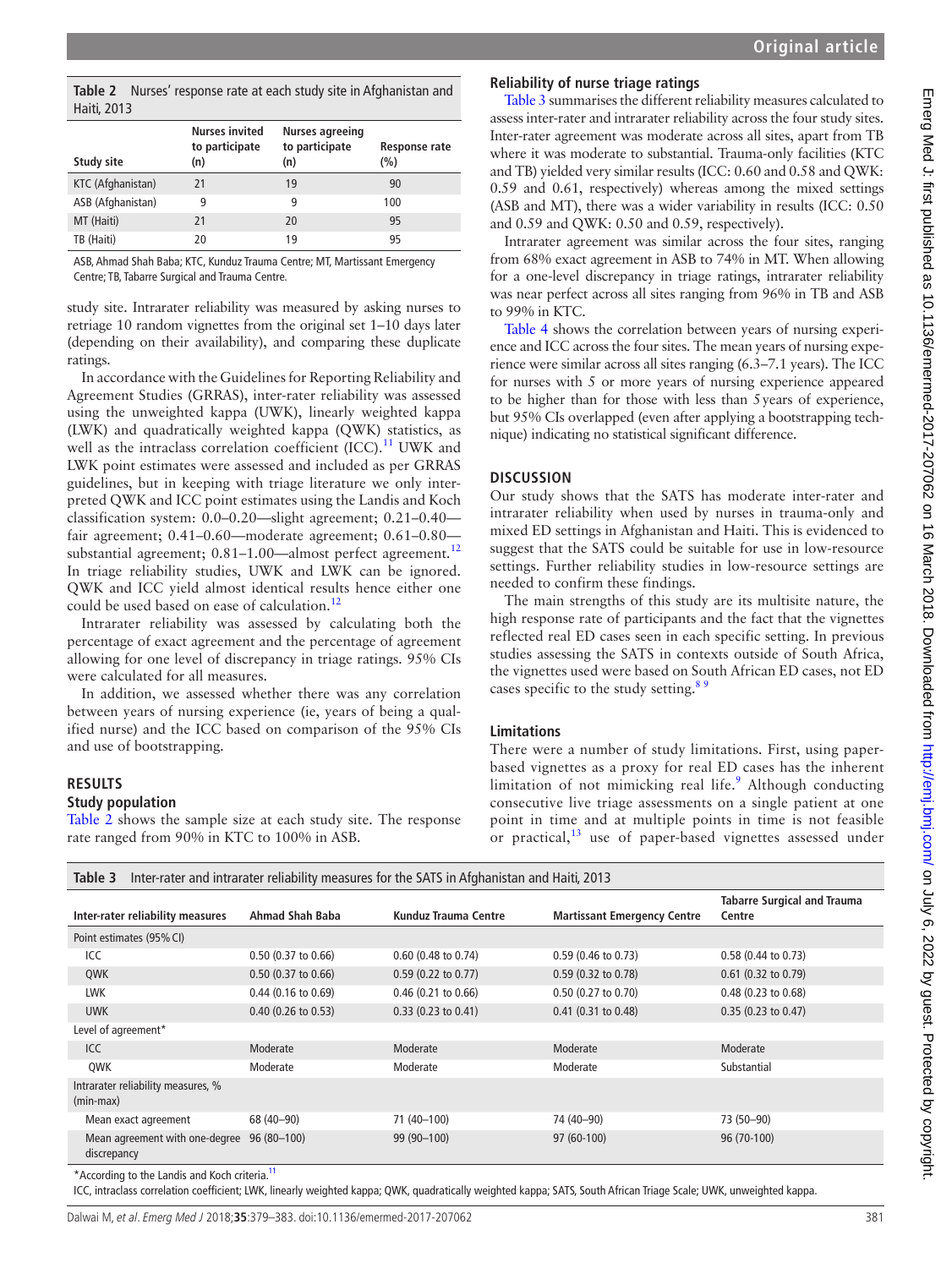Emerg Med J: first published as 10.1136/emermed-2017-207062 on 16 March 2018. Downloaded from http://emj.bmj.com/ on July 6, 2022 by guest. Protected by copyright Emerg Med J: first published as 10.1136/emermed-2017-207062 on 16 March 2018. Downloaded from http://emj.com/ on July 6, 2022 by guest. Protected by copyright.

|                   | Nurses agreeing to<br>participate (n) | Mean years of<br>experience | Nurses with <5 years of experience |                     | Nurses with $\geq$ 5 years of experience |                     |
|-------------------|---------------------------------------|-----------------------------|------------------------------------|---------------------|------------------------------------------|---------------------|
| Study site        |                                       |                             | n                                  | ICC                 | n                                        | ICC                 |
| KTC (Afghanistan) | 19                                    | 6.6                         |                                    | $0.53(0.38 - 0.68)$ | a                                        | $0.67(0.54 - 0.79)$ |
| ASB (Afghanistan) | $8*$                                  | 7.1                         |                                    | $0.46(0.29 - 0.64)$ |                                          | $0.55(0.35 - 0.74)$ |
| MT (Haiti)        | 20                                    | 6.3                         | 11                                 | $0.53(0.38 - 0.68)$ | 9                                        | $0.64(0.50 - 0.78)$ |
| TB (Haiti)        | 19                                    | 6.3                         |                                    | $0.70(0.57 - 0.83)$ | 13                                       | $0.57(0.43 - 0.71)$ |

### <span id="page-3-0"></span>**Table 4** Effect of nurse experience on inter-rater reliability of the SATS

\*Information available on eight out of the nine nurses.

ASB, Ahmad Shah Baba; ICC, intraclass correlation coefficient; KTC, Kunduz Trauma Centre; MT, Martissant Emergency Centre; SATS, South African Triage Scale; TB, Tabarre Surgical and Trauma Centre.

classroom conditions may have influenced the relative degree of reliability that was observed. For example, the wording of the vignettes may have been interpreted differently by different nurses. That said, a previous study has shown that there is little difference between the inter-rater reliability measures generated using paper-based cases compared with live cases.<sup>[13](#page-4-10)</sup> Second, translation of the vignettes from English into the local language may have slightly distorted some of the original information. We tried to limit this by recruiting professional translators with some medical background to carry out the translations in each setting, and having local medical staff back translate.

Originally developed for use in South Africa, the SATS has been assessed extensively in South Africa, and also in Botswana, Malawi and Pakistan with good results.<sup>478</sup> 14 But the degree to which these findings are applicable to other LMIC settings particularly those outside of sub-Saharan Africa and those that deal with trauma-only caseloads—has remained unclear. This is what prompted a recent study assessing the validity of the SATS in different EDs in Afghanistan and Haiti.<sup>[10](#page-4-5)</sup> The results of this study were good, but reliability in these settings was still unknown. Reliability of triage across both high-resource and low-resource settings varies greatly. Two articles assessing reliability in South Africa report moderate to substantial reliability with QWK of 0.57 and 0.66, respectively.<sup>14 15</sup> In Ghana, the SATS showed moderate reliability with QWK of 0.59 and 0.60<sup>[16](#page-4-12)</sup> while studies in Pakistan and Botswana reported substantial to near-perfect results with QWK of 0.77 and 0.87, respectively.<sup>89</sup> In high-resource settings, the Canadian Emergency Department Triage and Acuity Scale (CTAS), a 5-level triage scale, reported a chance corrected kappa of 0.80 and a weighted kappa of 0.77.<sup>17 18</sup> The Emergency Severity Index (ESI) has reported interrater reliability ranging from 0.76 to 0.8 with the Manchester Triage System (MTS) showing a weighted kappa from 0.62 to  $0.82<sup>2</sup>$ <sup>19'20</sup> No studies were found in low-resource settings for either the CTAS or MTS. The ESI was implemented in Iran but according to Mirhaghi *et al* may not reveal optimal outcomes for LMICs.<sup>21</sup> Standardisation of reporting reliability is poor with some studies not identifying which weighted kappa statistic was used to calculate reliability, making comparisons between studies difficult.<sup>11</sup> The one-two-triage scale, the only other new scale developed in 2015 for low-resource settings, reported a kappa of 0.308 among nurses in Cambodia. $^{22}$  $^{22}$  $^{22}$ 

The results of our study confirm that the SATS is valid in Haiti and Afghanistan and demonstrates moderate reliability. This latter finding is most certainly a reflection of the relative simplicity of the SATS, both in terms of its construct and application, and supports its value in resource-constrained settings where highly skilled staff are often in short supply.

Reliable use of the SATS did appear to be higher among nurses with 5 or more years of nursing experience, although our results

were not statistically significant. The latter however may be related to our relatively small sample size, and thus low statistical power. This finding is similar to previous research by Göransson *et al* that found no significant difference between nursing experience and reliability of triage when using the Canadian Triage and Acuity Scale.<sup>1</sup>

In addition, there may be other factors that influence reliability and which confounded the relationship between years of experience and reliable use of the SATS, for example, how regularly the nurses were working in triage (all the nurses were working on a rotational basis and therefore were not permanently based in the ED).

It would be useful to explore these sorts of factors further in order to establish how they affect reliability and ultimately what could be done to optimise the reliable use of the SATS.

# **Conclusion**

In conclusion, our study shows that the SATS is a moderately reliable tool for use in different EDs in Afghanistan and Haiti. These findings, together with concurrent findings showing that the SATS has good validity in the same settings, provide evidence to suggest that SATS is suitable in trauma-only and mixed EDs in low-resource settings.

**Acknowledgements** We thank all the staff who participated in the study both nationally and internationally for going above and beyond and always trying to improve healthcare for vulnerable populations. We also thank the Centre for Evidence-based Health Care at the University of Stellenbosch for help with the statistics.

**Contributors** MD, PV, MT, LW and KTS designed, analysed and interpreted the study and data. AQP, WHH and MN were the project leads in Afghanistan. OG and SC were the project leads in Haiti. All authors contributed to the revision of the final article.

**Funding** The degree from which this study emanated was funded by the South African Medical Research Council under the SAMRC Clinicians Researcher Development Scholarship PhD programme.

**Competing interests** None declared.

**Patient consent** Not required.

**Ethics approval** Ethics approval was obtained from the National Ethics Committees in Afghanistan and Haiti, from the MSF Ethics Review Board and from the University of Cape Town (UCT).

**Provenance and peer review** Not commissioned; externally peer reviewed.

**Data sharing statement** Data sharing is available on request.

**Open Access** This is an Open Access article distributed in accordance with the Creative Commons Attribution Non Commercial (CC BY-NC 4.0) license, which permits others to distribute, remix, adapt, build upon this work non-commercially, and license their derivative works on different terms, provided the original work is properly cited and the use is non-commercial. See: [http://creativecommons.org/](http://creativecommons.org/licenses/by-nc/4.0/) [licenses/by-nc/4.0/](http://creativecommons.org/licenses/by-nc/4.0/)

© Article author(s) (or their employer(s) unless otherwise stated in the text of the article) 2018. All rights reserved. No commercial use is permitted unless otherwise expressly granted.